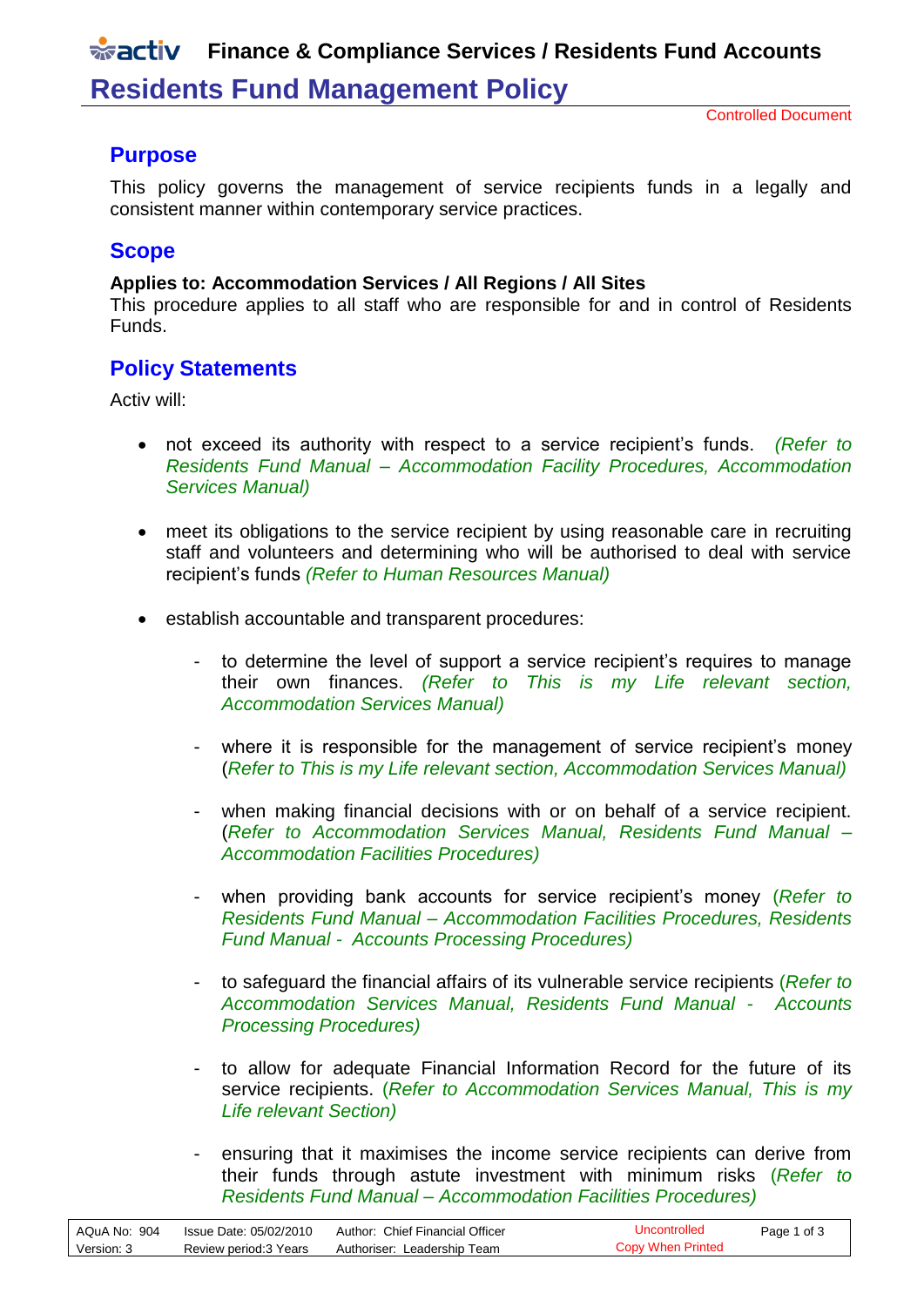# **FINALLY Finance & Compliance Services / Residents Fund Accounts Residents Fund Management Policy**

Controlled Document

- for handling complaints regarding its management of the funds of its service recipients to ensure the service recipient is not penalised as a result of a complaint being made *(Refer to Consumer Complaints Policy, Accommodation Services Manual)*
- Establish a review panel consisting of a Board member with a family member with disability, Chief Financial Officer, General Manager Accommodation and Community Services, Manager Accommodation Services, and a Senior Staff Member nominated by the Chief Executive Officer to review service recipient's with funds over \$20,000 are managed legally and consistent with contemporary service practices;
- Not give advice on investments of monies held by Activ or other financial institutions and will recommend referral to appropriate authorities should they deem the monies held are not being managed efficiently, effectively or legally; and

#### **Definitions**

*Activ:* Activ Foundation Inc

*Appropriate Authorities*: Guardianship Board of WA, Public Trustee or other relevant legal body.

*Contemporary Policies:* Information obtained through ongoing research on funds management and consultation and major disability bodies eg. National Disability Services (NDS). Information is then used to guide funds management practices.

| AQuA No: 904 | Issue Date: 05/02/2010 | Author: Chief Financial Officer | Uncontrolled      | Page 2 of 3 |
|--------------|------------------------|---------------------------------|-------------------|-------------|
| Version: 3   | Review period:3 Years  | Authoriser: Leadership Team     | Copy When Printed |             |